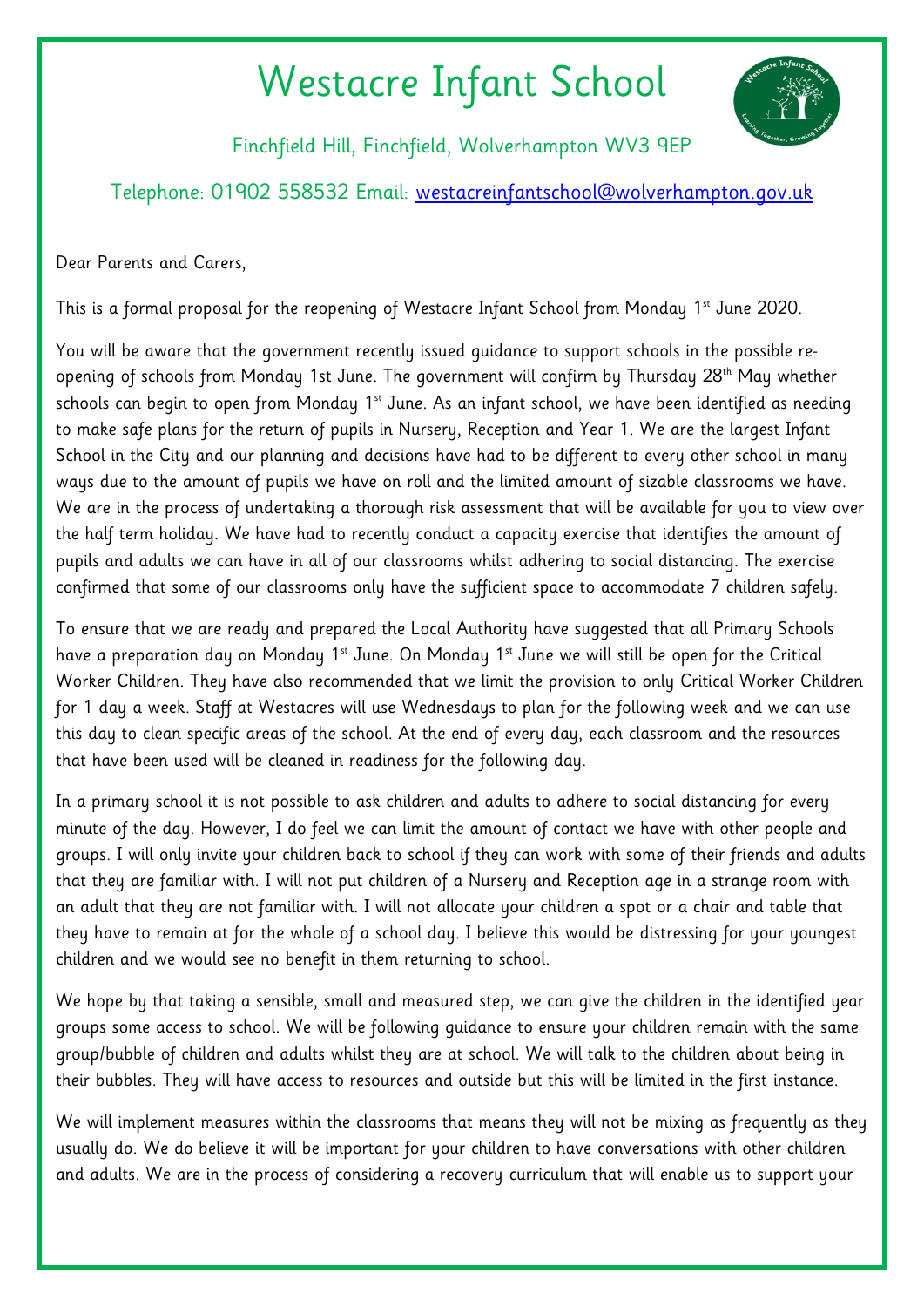children without placing too much emphasis on catching up quickly. My priority in all of this is the wellbeing of your children. Staff will be using the home learning materials and planning creative activities that your children will enjoy.

In the first instance, we are in a position to offer every child in Nursery, Reception and Year 1 to come to school one day a week. Doing it, this way means that everybody gets something and only small numbers of children are safely in the school at any given time. I am fully aware that some of you would like your children to attend more days and there may be some of you that do not want your children to attend at all. We must take a sensible, staggered approach to schooling and I believe strongly that expecting your children to do too much too soon with limited resources will be stressful for your children and possibly jeopardise the safety of everyone.

You can only attend the days that you will be offered via text today. The text you get will tell you specifically the day of the week you can attend. If you do not receive a text then you will need to email the school directly. We would also like the parents that will be sending their children in to confirm this using the school email address. Email us confirming Yes and the name of your child or children attending please. You do not need to email us to tell us you are not sending your children into school. Each class of 30 has had to divided into 4 groups, therefore the day that you will be offered is not negotiable and the staff have already placed your children into their groups. This may mean that you have siblings in on a different day. With the limited capacity we have and the amount of siblings we have in school it is not possible to accommodate the needs of every family in the first instance. We will be providing meals for the children and you may continue with packed lunches if that is what your children are used to. The children will go out to play but again they will remain within their group/bubble. Breakfast and Teatime Clubs will continue from Monday 1<sup>st</sup> June for the children of Critical Workers.

Our initial phase of the return means that children will need to arrive at school at staggered times.

Nursery a.m. arrive at 8:45 and depart at 11:15

Nursey p.m. to arrive at 12:30 and depart at 3:00

Reception arrive at 9:00 and depart at 3:15

Year 1 arrive at 9:20 and depart at 3:30

All teachers In Nursey and Reception will have their usual teachers. Mrs Taylor and Mrs Curtis will teach Mrs Darcy's children in Miss Phillips' Classroom. The teachers remain the same in the other two Year 1 classes. Mrs Darcy's and Mrs Frost's children will be taught in a Year 2 classroom because the classrooms are too small for a bubble of children. Miss Phillips, Mrs Maguire and Mrs Pearson will support the Critical Worker children. The Critical Worker children will not be going into their usual classrooms because the advice is to limit the amount of mixing with other groups and adults.

A one-way system is to be introduced around the school and this will enable you as visitors to adhere to social distancing guidelines. The children of Critical workers may still enter school using the front entrance as we have been doing. Adult's visiting the site must ensure they adhere to social distancing guidance whilst on the school premises. No visiting adults are allowed to use the school car park. The route will not have wheelchair access and the use of pushchairs may prove difficult. The teachers will not be available for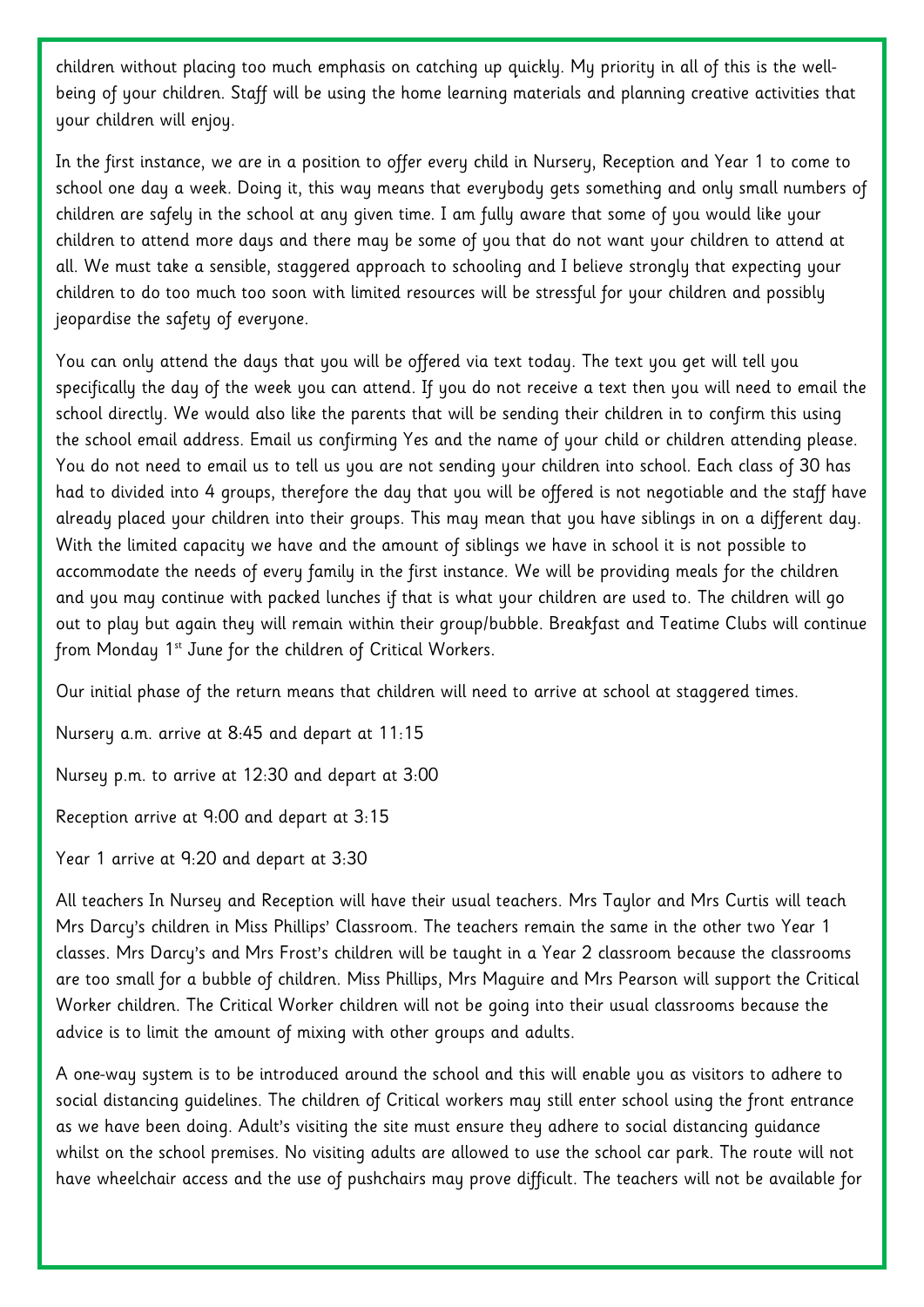you to talk to at the beginning and the end of the day. Parents will be advised not to enter the school site unless they are collecting children. The children will not be required to wear their school uniform and it essential that the children do not bring any additional items into school. The children will only need a coat and their packed lunches. Any queries must be via telephone or email if possible.

You cannot send your children to school if they are showing any signs of illness. If your children are sent home for other illnesses, we are insisting that you keep them at home for at least 7 days. The reason for this is that some children display different symptoms and we will not take the risk.

If your child has any underlying health issues or has been asked to shield then you do not send your children to school.

If your child develops a new cough, a continuous cough or has a high temperature they will be sent home and they must self-isolate for 7 days. The guidance says fellow household members should then self- isolate for 14 days.

If a child or member of staff tests positive, the rest of that group and other children that have been in contact with the member of staff will be sent home and must self-isolate for 14 days.

I am aware that this is overwhelming and you have a difficult decision to make but I can ensure you that we have done all we can to limit the risk. You are under no obligation to send your children to school but we are aware that some families may feel it is necessary for your children to have access to some education in school.

We will continue to provide food hampers for families that are entitled to Free School Meals and not attending schools. We will also continue to provide weekly home learning tasks. Full time provision will still be available for the Children of Critical Workers and they do not need to wear their uniforms.

The hope for all of us at Westacres is that we get the chance to teach and say our goodbyes to the Year 2 children. Mrs Webster Smith and I will be meeting after half term to look at what we can do to support your transition to Uplands. Uplands have a fantastic website and Facebook page that you can all access. As soon as we have a plan for Year 2 we will let you know. I promise you Year 2 that part of that plan will be a party at Westacre at soon as safely possible.

I am aware that you may have your own view on the proposal and you may have done things differently but this is the safest plan we have that adheres to national and local guidance. The staff have agreed to this plan and we have throughout the planning process considered the safety of everyone involved. The most important thing is to keep your children smiling and I believe that with your support we can make this work.

I have a duty of care for my own family, my colleagues, you and your amazing children. I will not do anything that I feel puts your children at significant risk and I completely respect any decision that you make as a family. We will get this right but it will take time. We will review our plan daily and inform you immediately of any significant changes.

May I take this opportunity to personally thank all of the staff for their bravery, dedication and support during this difficult time. The cleaners, the site manager, the catering staff, the administrative staff and the